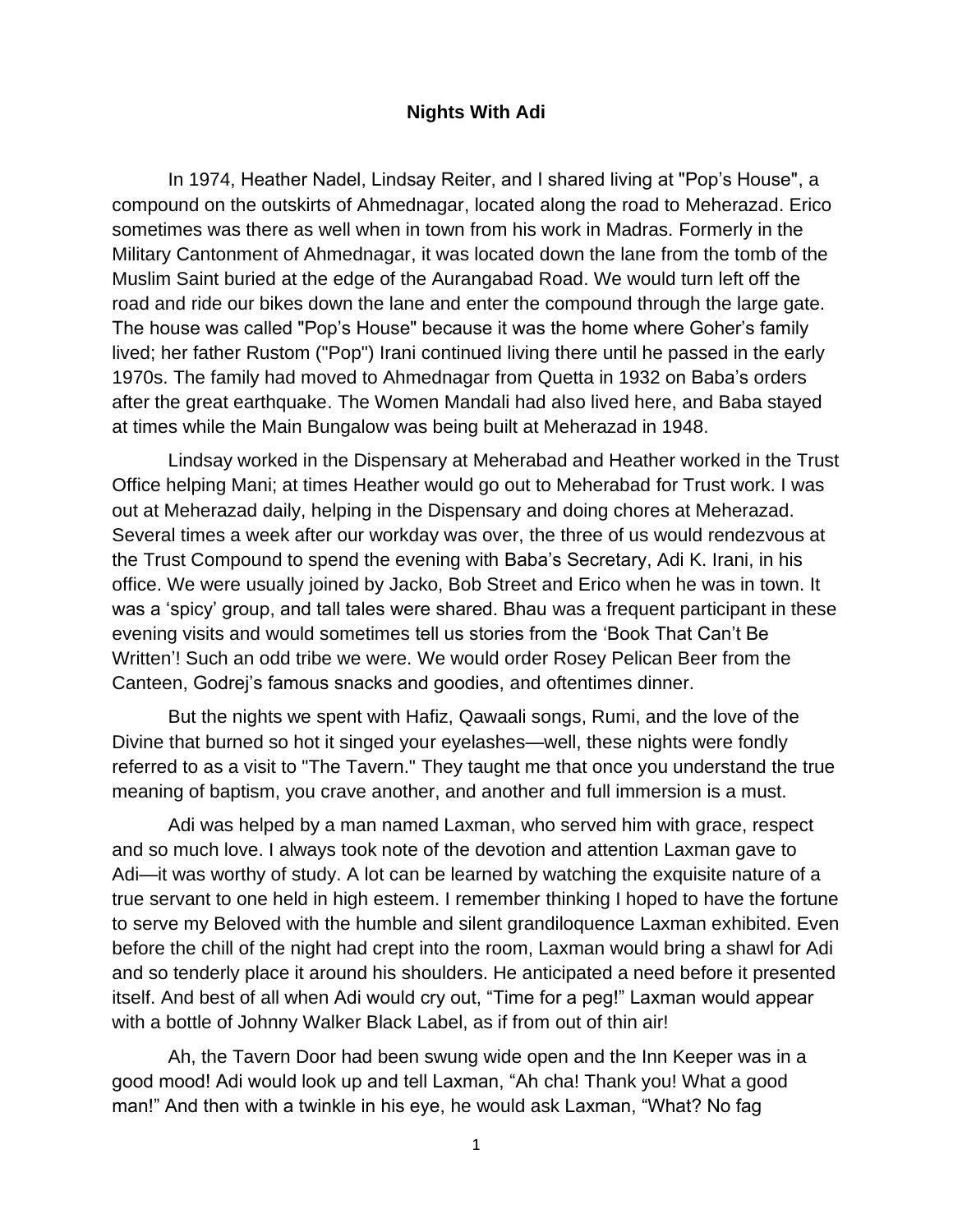(cigarette) tonight?" And just as he did with the magical appearance of the Johnny Walker Bottle, Laxman would disappear for a moment and return with a packet of English cigarettes and a box of matches on a small silver tray and place them on the table in front of Adi.

Right on cue, without being asked, Laxman would again take leave, returning with a tray of beautiful shot glasses, one for each of us. Adi would pour, and when we would see he was doing so with a 'heavy hand', we knew he was alerting us that tonight the "Lane of Love" was going to catch fire and burn us to a quick. He would ask, "Are there any moths here tonight?" And in his inimitable Adi manner, he'd tease, "Huh! Any moths here?" And we'd all eagerly chime in "Yes! I am a moth!" Then in an ever-soserious tone, almost in a whisper, he would ask us, "Are you willing to be burned in the Fire of His Love tonight?" With eagerness (and a bit of spiritual naiveté) we'd all chime in with a hearty "Yes! Yes, Adi, catch us in the Flame of His Love!" It was at this moment the curtain on the stage for this One-Man show would slowly begin to rise.

With a wry smile on his face and anticipation in his dark eyes, Adi asked us, such a serious tone to his voice, "Can you be like a moth, even for a moment? Do you have such courage? Are you willing to succumb to uncontrolled frenzy and unite with the Flame?" Adi chuckled at our conspiratorial silence as we smiled, looking at each other, leaning in with eager anticipation, elbows on the table; we all knew of the joy to come! The curtain rose a little higher. Adi lit a candle. We watched it flicker and then dance with arms flaming upward, casting shadows on the walls. Some nights those shadows were bouncing off the ceiling. The breeze made the flame dance and twirl like a dervish. The candle's light glimmered onto the glass bottle, penetrating the golden-brown liquid held captive inside. Its graceful dance was reflected inside the bottle, igniting the Scotch Whiskey into a spiritual bonfire of divine nectar waiting to be imbibed. This penetrating reflection of the candle's flame was a profound symbol to me because I "saw" that the spark that ignites the flame not only comes from a source outside of oneself but from 'within' as well! Such a simple image conveyed to me that not only do we *receive* the Lord's Grace, but we also *contain* it. We can never really let go when we are so in Love with Him; it is an impossibility. I bore witness to how the Divine *envelops* our hearts in that Grace which is given to us in great abundance.

These nights with Adi were a special time we enjoyed to the fullest. Adi would recite Hafiz or interpret the lyrics of the songs that Begum Akhtar sang. He loved *Qawaali* songs, their sorrowful, sometimes woeful lament. Oh, those pitiful cries, the complaints to the Beloved, the yearning of the holy, the demanding for God's presence. And oh, how Adi would complain that the English language was woefully inadequate to explain such deep spiritual meaning, a heavenly glory that made angels weep! Yet, the words which he chose to convey the beauty of what he wanted us to experience conveyed such deeply moving emotion—we sat there, tears streaming down our faces.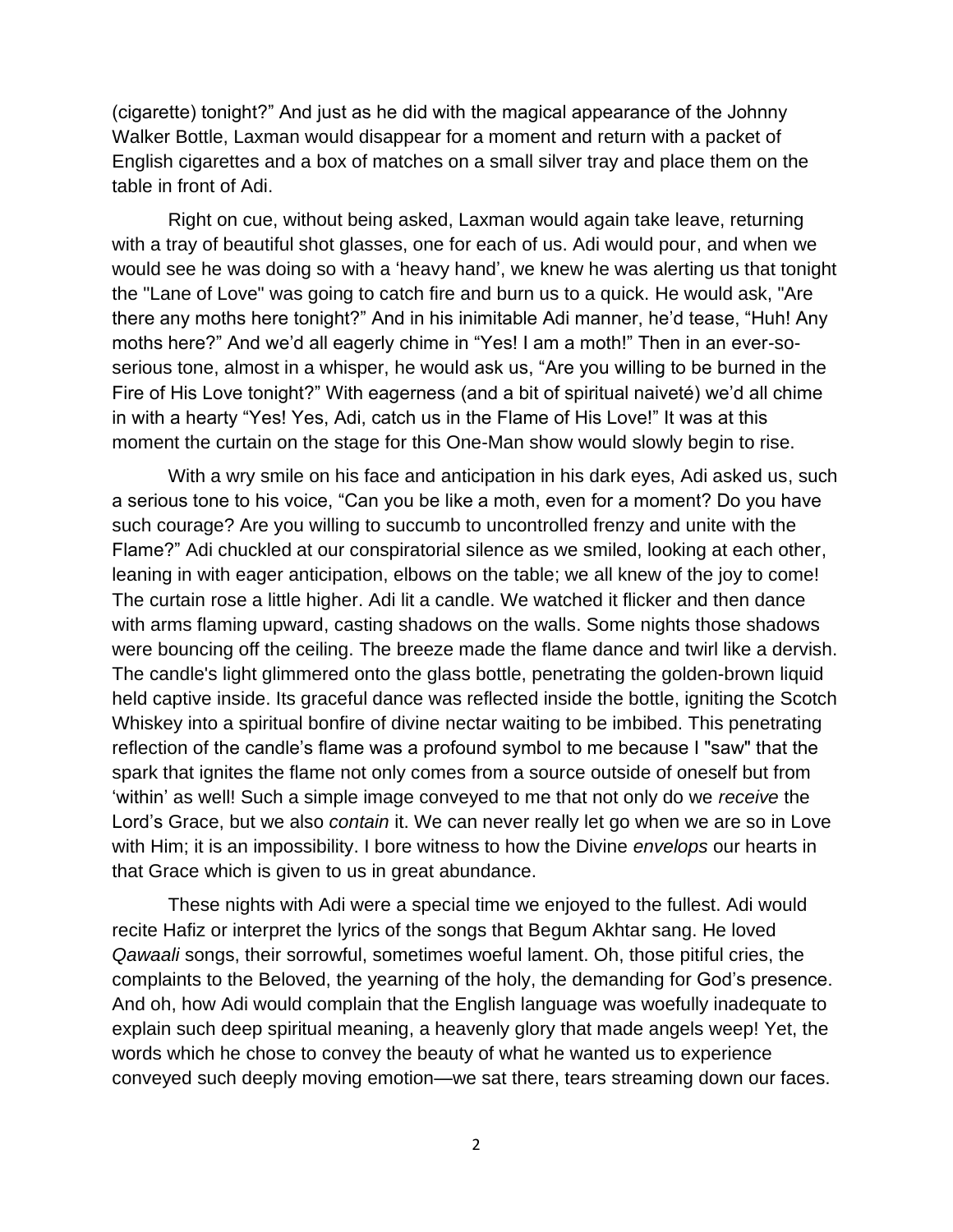What a sight to see when Adi would close his eyes, lean back in his chair, and gesture so beautifully with his hands. They would move so gracefully, in time with the lyrical, mystical poetry of Hafiz, the tenderness of Rumi. You could almost hear the sitar or the harmonium accompanying the Qawaali singer. Sometimes his hands danced wildly in the air with Divine Ecstasy as he would recite, by heart, these most sacred words. Our cheeks burned and were washed with cool tears. Adi would pause for just a moment and the effect made our hearts pound. You could see that he himself was sipping from his own chalice, overflowing with Divine Wine from the hands of the Inn Keeper. After such a pregnant pause, allowing the stars in the heavens to adjust their skirts from their frenzied dance as Adi recited, he would lament that we did not know Urdu and Persian. He told us it was such a shame we could not hear these couplets, these words of Hafiz' love for his Beloved in Urdu or listen to the Qawaali songs and their lyrics in their native language. Even so, how fortunate we all were that Adi's presence made it impossible to not sit in awe of the tender love expressed by Rumi. The manner of his recitation was magical, the flickering candle cast a spell over us. In our mind's eye we glimpsed in some mystical way, the script of these great poets whirling across the parchment paper and ink dancing from their pens. There were moments when I felt the tips of their pens touch my very soul, etching these holy words directly in a sacred chamber of my own heart. It was comforting when Adi told us that the language of love is universal and exposure to the Divine is never lost. So, even with deficient language skills, we caught fire and burned!

One night after we had witnessed Adi pour his heart out to His Beloved, as the book of Hafiz lay open on the table in front of him, we sat, spellbound. In this rapture, our hearts were begging for more, like hungry chicks in a nest. I am sure the angels in heaven could hear these chirps and smiled, although jealous of our fortune! Silence rang out, pounding like a cathedral bell at Notre Dame. A few moments passed and Adi raised his left hand; with his crooked and twisted arthritic fingers, he gestured to us to give him our shot glass for one more pour. Again, Laxman appeared. He, too, knew Adi was on fire. Laxman opened the bottle and offered it to Adi to fill our glasses. It was rare to have more than two pegs but the air, so light, was charged with His Presence. The room had filled with the aroma of the Divine—one barely needed to breathe. After all, only mortals had to breathe and, in this moment, we were immortal! This was a night worthy of a third pour and a third cigarette—we could have lit it with our very breath.

We lifted our glass to our lips at the same time, and without hesitation called out, three times, "Avatar Meher Baba Ki Jai!" and drank down. Laxman came around to those of us who had cigarettes and lit them. Silence again embraced this room of drunken companions, intoxicated with the Divine. In the distance we could hear drums and chimes, bhajan singing coming from the little temple on the other side of Godrej's Canteen. A few dogs barked off in the distance. A lorry traveling through town honked its horn. Adi put his glass down; we followed suit. He glanced at each one of us, looking deeply into the soul hidden in our eyes. He went around the table from one to the other,